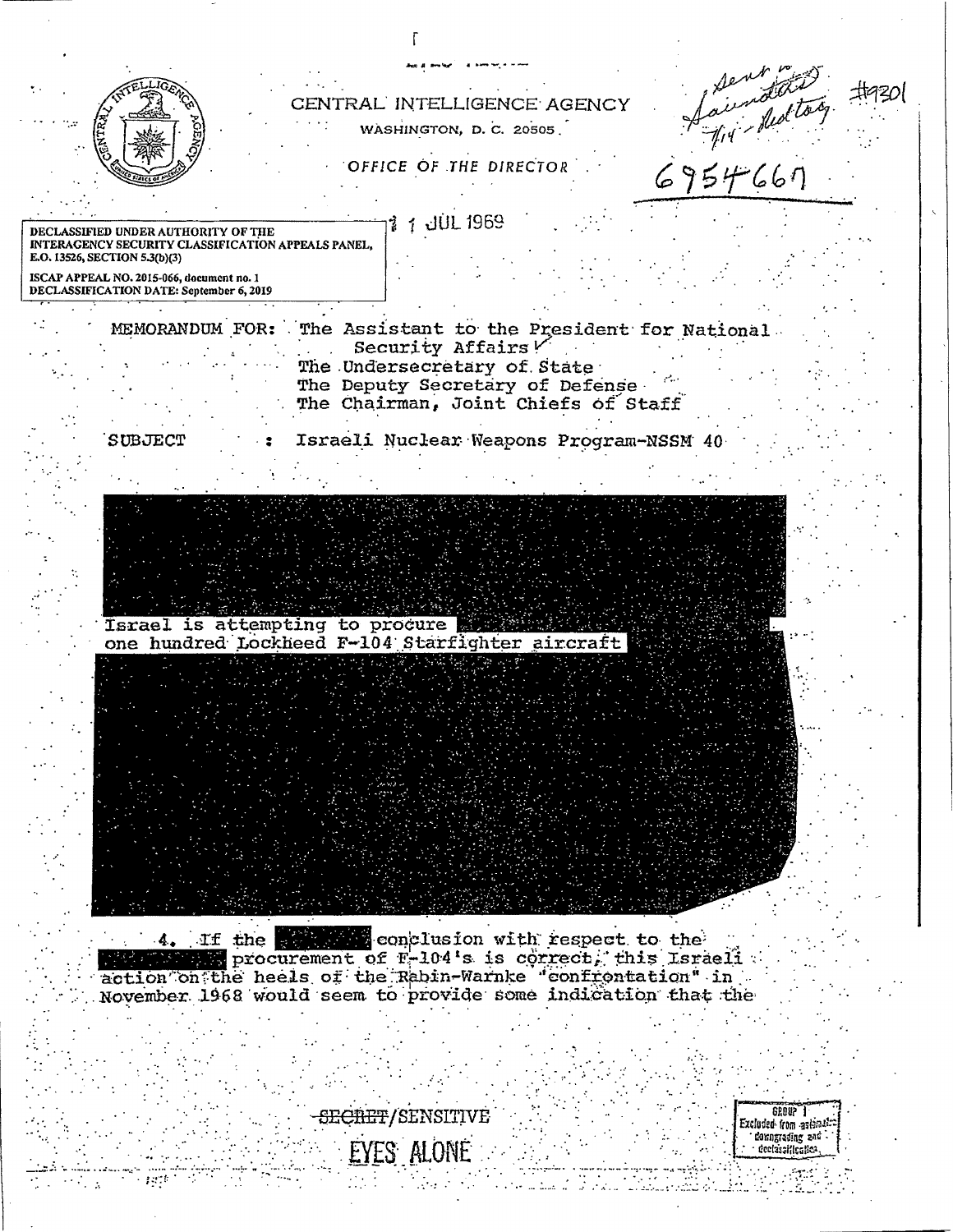## EYES ALONE

Israelis may be attempting to discount the possible loss of the Phantoms, should U.S. policy change.

5. We are taking steps to ascertain what further infor- $\hat{\rho}_{\rm{M}}$  ,  $\hat{\rho}_{\rm{M}}$ mation we can procure.

Richard Helms ÷. Director

SECRET/SENSITIVE EYES ALONE

Excluded from automatic<br>dawnsgrading and<br>docingstifically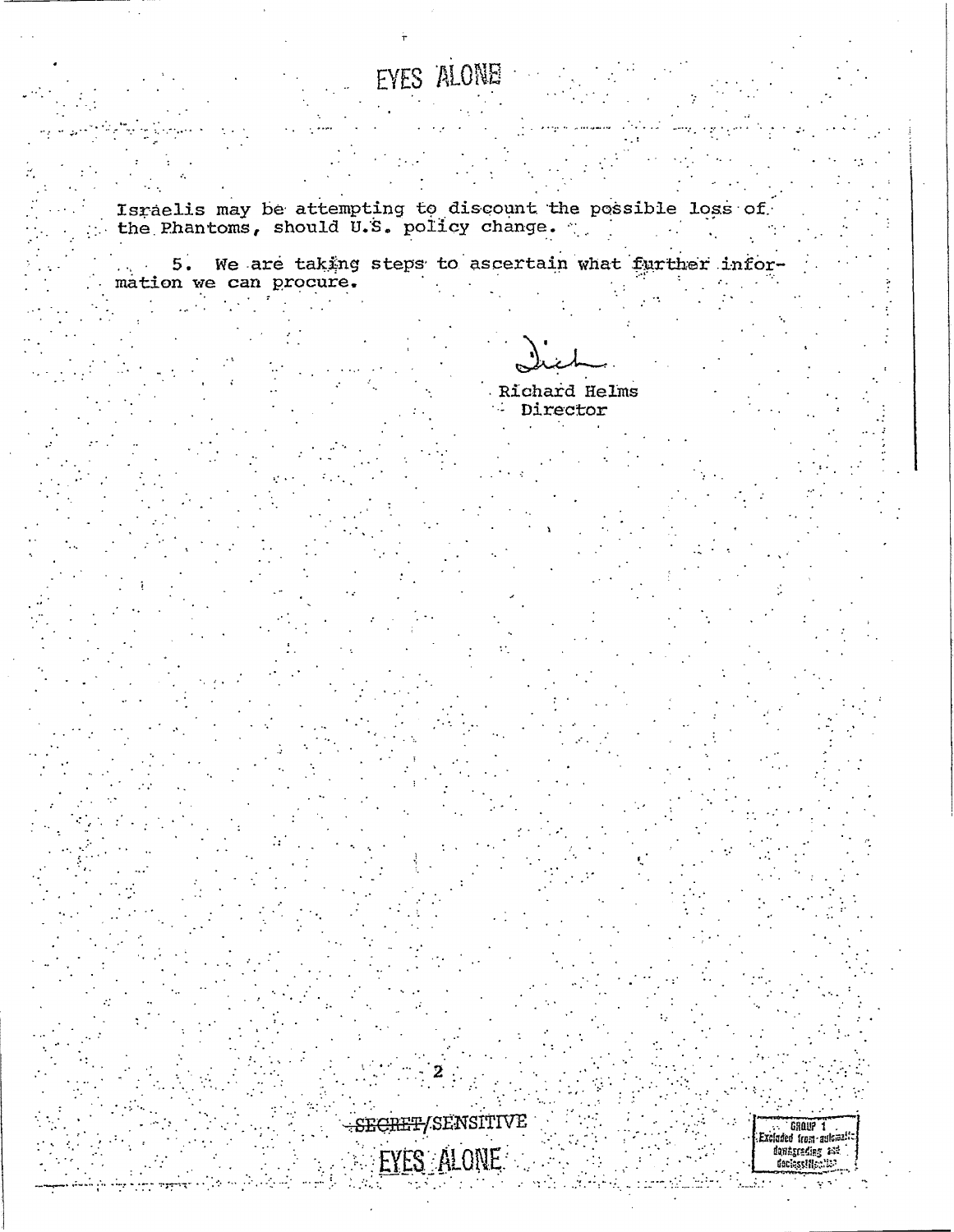

action on the heels of the Rabin-Warnke 'confrontation' in November 1968 would seem to provide some indication that the



 $\sim 14238$